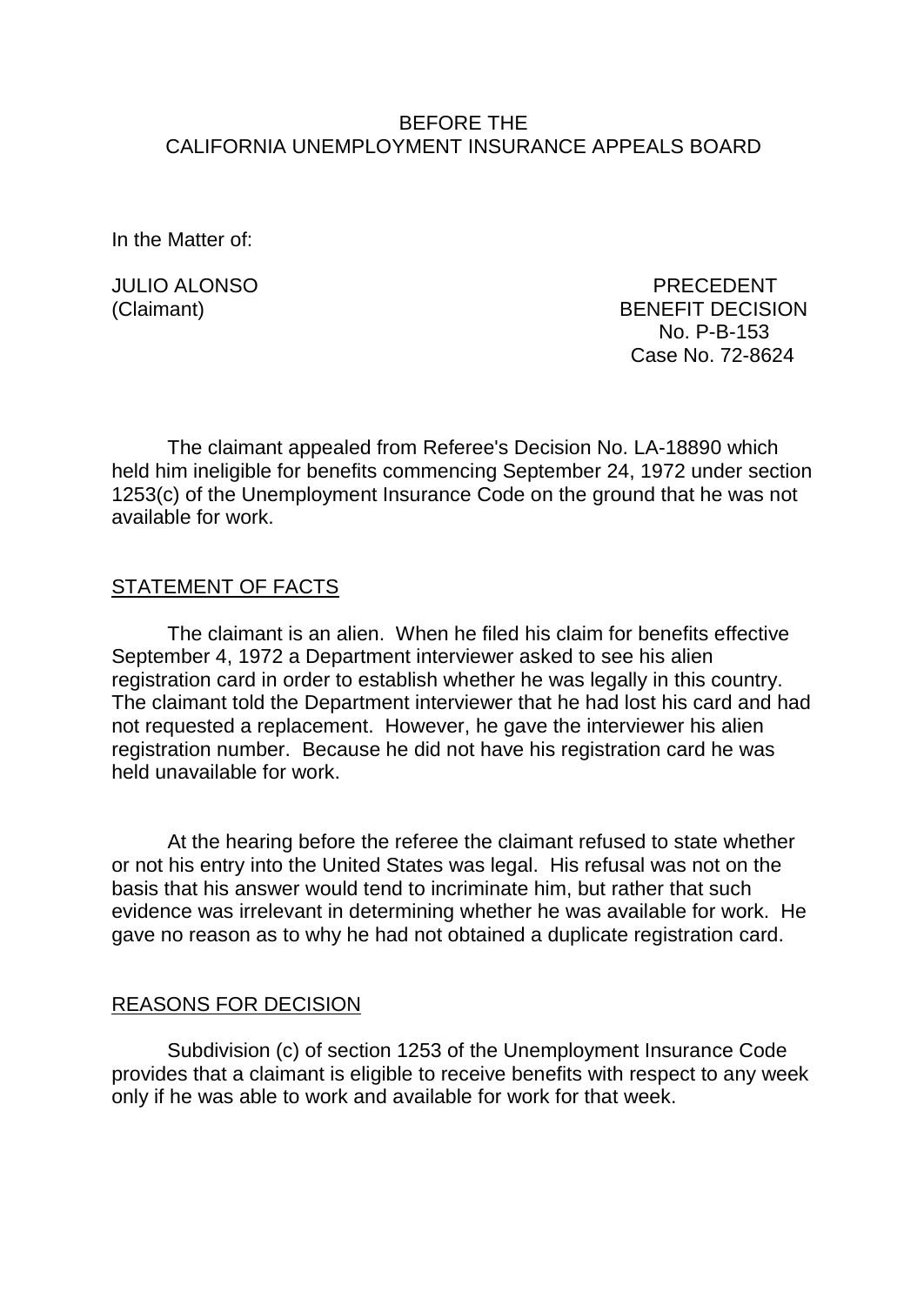The burden is upon an unemployment compensation claimant to prove that he is available for work (Loew's Inc., et al. v. California Employment Stabilization Commission, et al. (1946), 76 C.A. 2d 231; Ashdown v. Department of Employment (1955), 135 C.A. 2d 291; Spangler v. California Unemployment Insurance Appeals Board (1971), 14 C.A. 3d 284).

The claimant in this case has refused to answer questions or submit proof as to whether his entry into the United States was legal. His refusal is based upon the assertion that such evidence is irrelevant. We do not agree for if the claimant is in this country illegally an issue arises as to whether it would be against public policy to grant benefits to the claimant (Benefit Decision No. 6153). The failure of the claimant to produce evidence of his status when it was within his power to do so gives rise to an inference that his entry into this country was illegal and we so find (Evidence Code, sections 412 and 413).

In the final analysis, availability is a question to be determined from all the circumstances which exist in a particular case. Among the circumstances to thus be considered is that of public policy.

Public Law 283, 82nd. Congress, "An Act to Assist in Preventing Aliens from Entering or Remaining in the United States Illegally" has as a primary purpose "to strengthen the law generally in preventing aliens from entering or remaining in the United States illegally: (House Rep. No. 1377, 82nd Cong. 2d Sess; Herrera v. U.S., 208 Fed. 2d 215 at 216). This statute (sometimes referred to as the "wet-back Bill") includes, among other things, a provision making it a felony to knowingly encourage, either directly or indirectly, the entry into the United States of any aliens not duly admitted. This statute and the others making up the immigration laws of the United States create a public policy of the United States (Coules v. Pharris, 212 Wis. 558, 250 N.W. 404).

It would be an absurd consequence for the Department of Human Resources Development of the State of California to assist a person, an illegal entrant, seeking advantages that, in our opinion, are available only to citizens and others who are lawfully admitted to our country. Denied unemployment benefits, he will not be as likely "to succeed in maintaining himself and accomplishing his cheat upon the government." This rationale was applied by the Supreme Court of Wisconsin to deny illegal entrants the right to sue for wages (Coules v. Pharris, Supra; but see: Dezsofi v. Jacoby, 36 NYS 2nd. 672, a decision by a New York trial court which reaches a contrary result on less persuasive reasoning under the circumstances; cases such as Martinez v. Fox Valley Bus Lines, 17 Fed. Supp. 578, and Janusis v. Long, 284 Mass. 403, 188 N.E. 228 are distinguishable in that they involve personal injury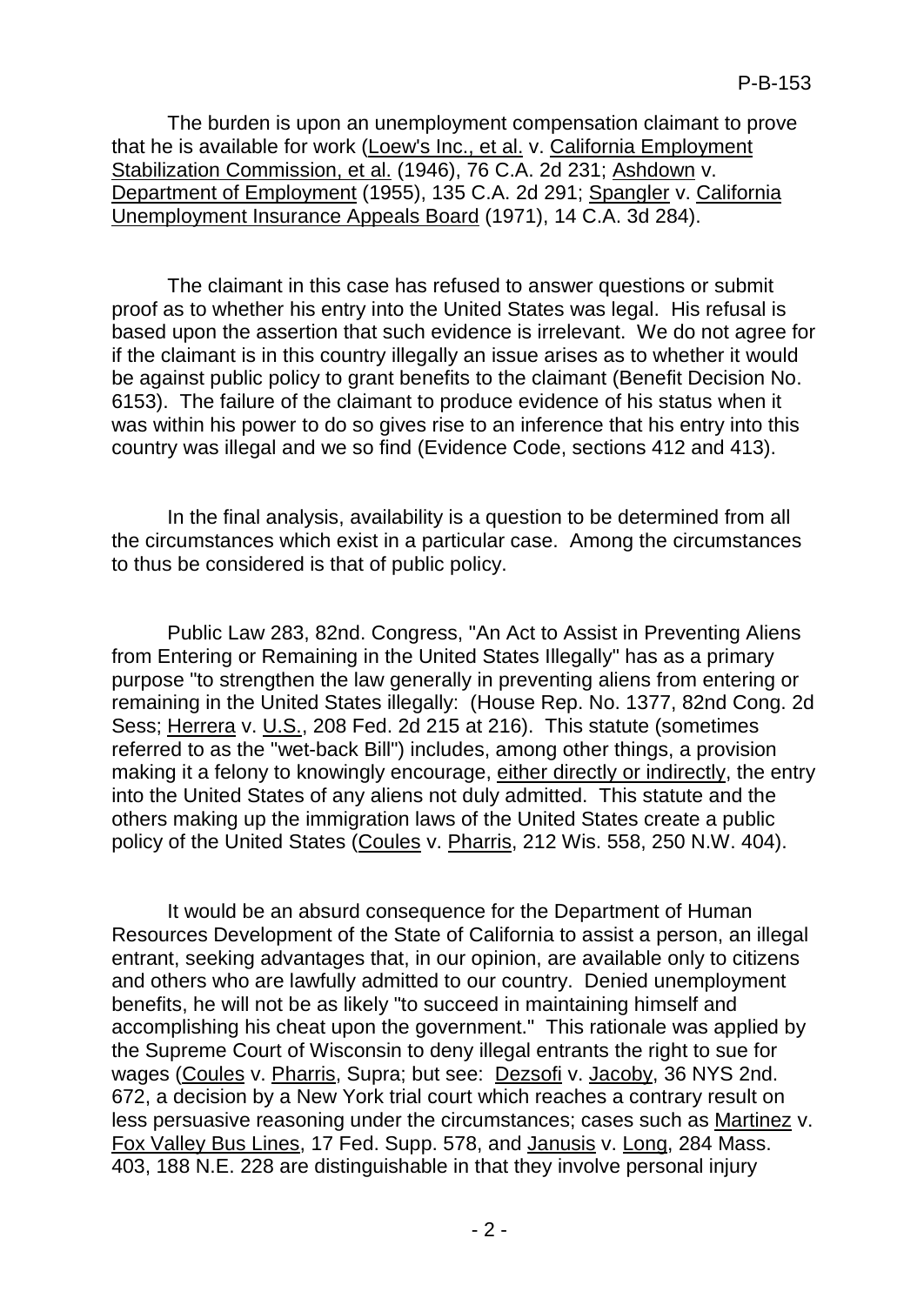actions and are based on the theory that even an illegal entrant is entitled to protection from violence).

We do not feel compelled by the Fourteenth Amendment or the laws adopted under it to grant benefits to the claimant. If an alien comes here legally, he is entitled to equal protection of the Law (Ex parte Kurth, 28 Fed. Supp. 258, 263), but the claimant, being an illegal entrant, "does not have the status of a nonresident alien, or resident alien, and while it may be difficult according to the strict definitions of international law to classify him, it clearly appears that he is a defiant person challenging the ability of this country to enforce its own laws." The protection of the Fourteenth Amendment does not extend to giving an illegal entrant the right to demand the assistance of the State "in frustrating the plain purpose of Congressional Acts regulating immigration" (Coules v. Pharris, Supra.). Nor does the rule of liberal construction require that we do more than interpret the statute so as to carry into effect the will of the legislature (81 C.J.S. 140; Cf. C.E.C. v. Kovacevich, 27 Cal. 2d 546, 550). Unemployment Compensation Acts are designed for the protection of the general welfare and the claimant is not the only person to be considered (Krisman v. U.C.C., 351 Mo. 18, 171 S.W. 2d. 575).

Our conclusion that the claimant is not entitled to benefits has a rational basis related to a national as well as state public policy and is reasonably calculated to carry out that policy (Dandridge v. Williams (1970), 397 U.S. 471, 90 S. Ct. 1153).

We have an obligation not to subvert the federal statutory scheme which controls the presence of aliens and immigrants in this country. This scheme is codified in Title 8 of the United States Code. That title prescribes detailed procedures to which aliens and immigrants are subject. It imposes registration requirements on aliens, it subjects them to physical examination and fingerprinting, it controls the circumstances under which they can work in this country, etc. Among other things, Congress has shown concern that jobs which might otherwise be available to aliens lawfully residing here and to American citizens, might be taken by persons coming to this country unlawfully. For that reason, aliens are often required to obtain a certification from the United States Attorney General that they may lawfully engage in their particular work or occupation. See 8 U.S.C. § 1182(a)(14), (1964 Ed. Supp. V).

Providing benefits to, and referring to work, aliens who are illegally in this country and who have not been certified for work, either through work permits or otherwise, the State, in effect, would be subverting the federal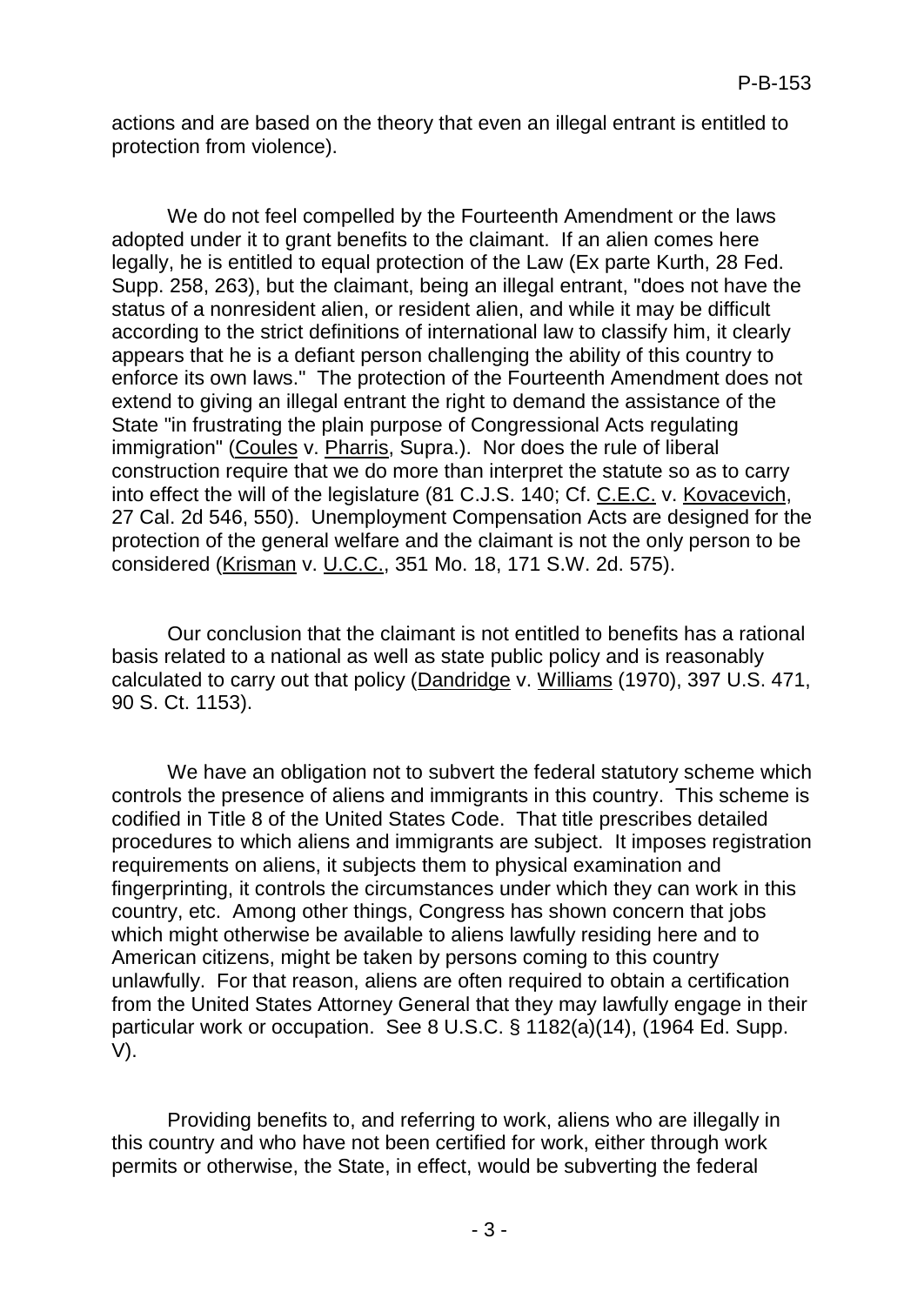scheme and would be subsidizing persons who are performing illegal acts. Clearly the State of California has a duty not to undermine the alien registration law or to compromise the intent of Congress that jobs be first available to American citizens and aliens lawfully residing here and entitled to work.

Our position that a claimant for benefits must establish his right to be and remain in this country does not violate any protections against selfincrimination. Our position is not aimed at incriminating anyone. It is in a purely civil context and related to statutes concerning the award of monetary benefits to the particular claimant. As has been recently stated, "There is nothing unfair or violative of due process about requiring an alien to communicate with immigration officials concerning nonincriminatory aspects of his immigration status." Lanqui v. INS, 422 F. 2d 807 (7th Cir. (1970)). That principle applies here.

The claimant's situation may be analogized to the case of a driver of an automobile who is required to stop and furnish his name and address after involvement in an automobile accident. In the recent case of California v. Byers, 402 U.S. 424 (1971), California Vehicle Code § 20002(a)(1)(Supp. 1971) was attacked as violating the privilege against self-incrimination. Byers maintained that for him to have stopped and given his name and address after the automobile accident in which he was involved would have confronted him with "substantial hazards of self-incrimination." The United States Supreme Court noted preliminarily that an organized society often imposes burdens on its constituents. For example,

"It commands the filing of tax returns for income; it requires producers and distributors of consumer goods to file informational reports on the manufacturing process and the content of products, on the wages, hours and working conditions of employees. Those who borrow money on the public market or issue securities for sale to the public must file various information reports; industries must report periodically the volume and content of pollutants discharged into our waters and atmosphere. Comparable examples are legion." 402 U.S. at 427-428.

The court went on to note that in each of the described situations there was some possibility of prosecution, that information revealed by the reports could well be a "link in the chain" of evidence leading to prosecution and conviction. Nevertheless, the court held, "the mere possibility of incrimination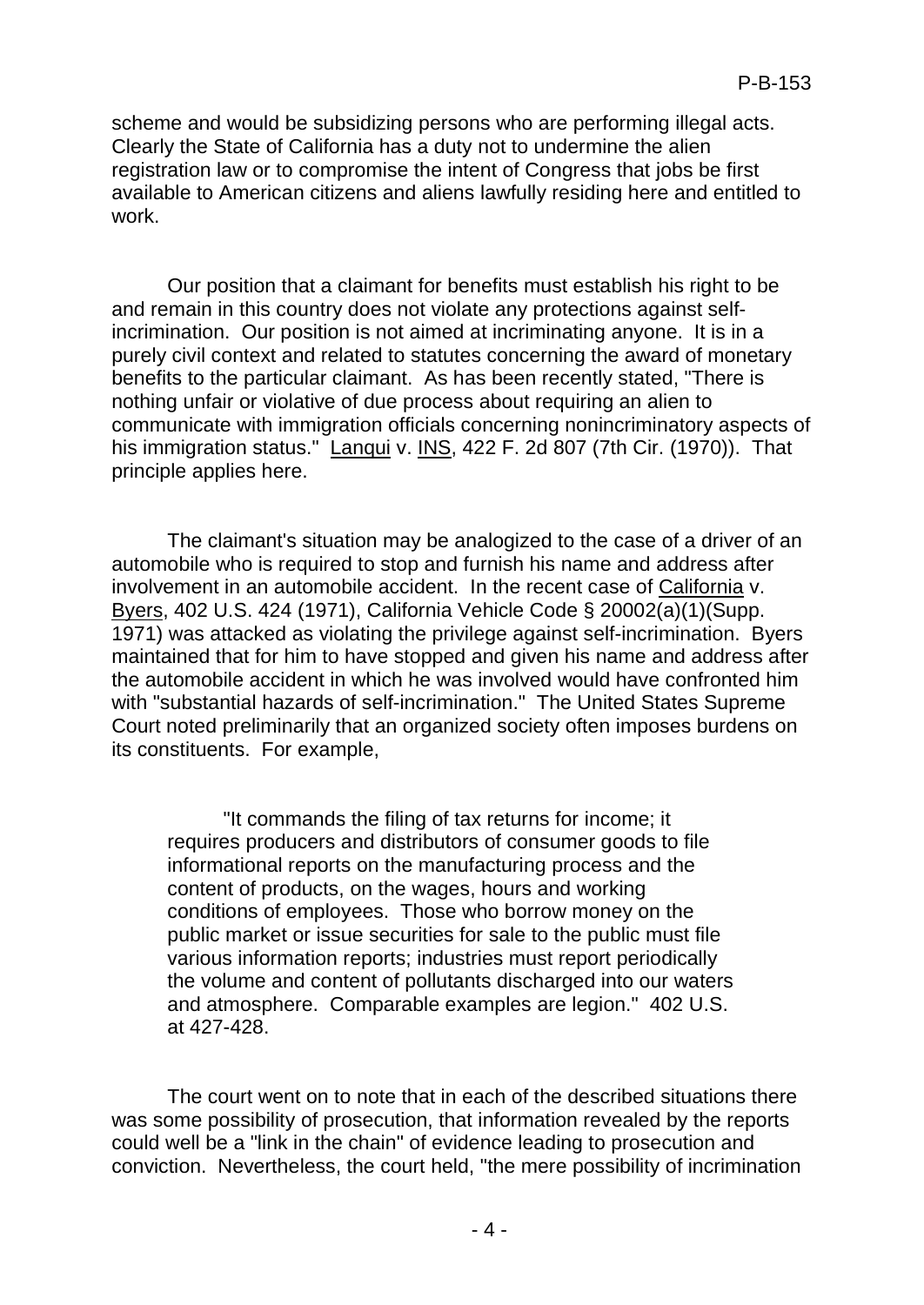is insufficient to defeat the strong policies in favor of a disclosure called for by statutes like the one challenged here".

In our opinion, it is not in the interest of public policy, nor was it the intention of the legislature, to grant unemployment insurance benefits to persons in the claimant's position.

## **DECISION**

The decision of the referee is affirmed. Benefits are denied under section 1253(c) of the Unemployment Insurance Code.

Sacramento, California, June 5, 1973.

# CALIFORNIA UNEMPLOYMENT INSURANCE APPEALS BOARD

ROBERT W. SIGG, Chairman

JOHN B. WEISS

CARL A. BRITSCHGI

DISSENTING - Written Opinion Attached

DON BLEWETT

EWING HASS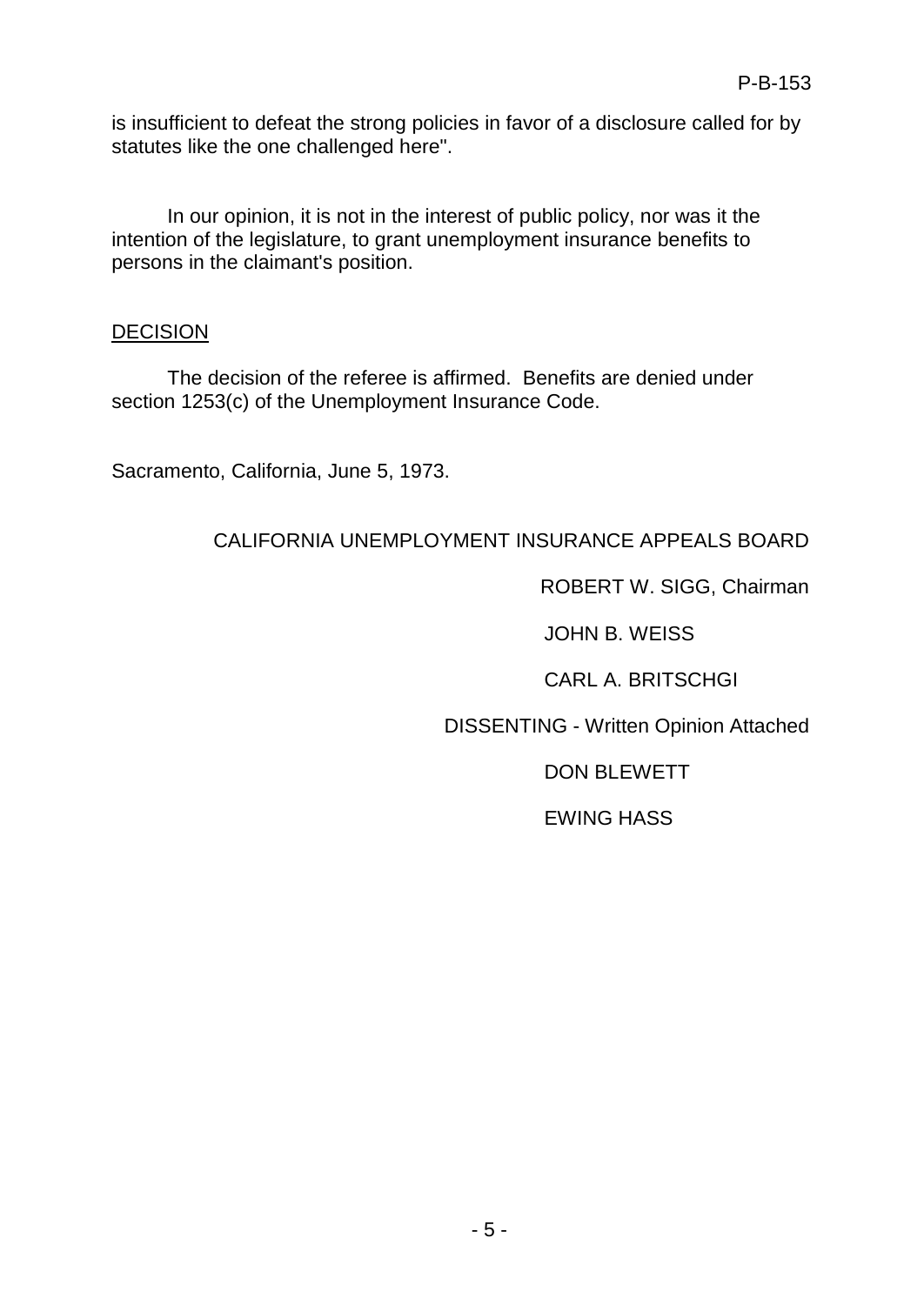## DISSENTING OPINION

Ostensibly, the claimant herein has been denied benefits under subdivision (c) of section 1253 of the Unemployment Insurance Code. This subdivision provides that a claimant is eligible to receive benefits with respect to any week only if he was able to work and available for work for that week.

In Appeals Board Decision No. P-B-17, we stated that in order for a claimant to be considered available for work, he must be ready, willing and able to accept suitable employment in a labor market where there is a demand for his services. Also, a claimant is not available for work if through personal preference or force of circumstances he imposes unreasonable restrictions on suitable work such as limitations on hours, days, shifts or wages which materially reduce the possibility of obtaining employment.

There is no evidence in this case and the majority opinion makes no finding that the claimant has imposed any restrictions on suitable work as to hours, days, shifts or wages. Nor does it appear that he has restricted the kinds of work he will accept or the distance he will travel in order to accept work. He is in the same labor market area as he was at the time he earned the wage credits upon which his present claim for benefits is founded. If employers are reluctant to hire persons who are unwilling or unable to produce a registration card, the evidence does not show it. In other words, the claimant meets our established definition of availability in that he is ready, willing and able to accept suitable employment in a labor market and has imposed no restrictions on suitable work which would reduce his possibilities of obtaining employment. Thus, there is no basis in the record for a denial of benefits under subdivision (c) of section 1253 of the code. However, the majority has stated that public policy is to be considered in determining availability for work.

Public policy may be a proper consideration in determining eligibility for unemployment insurance benefits but that public policy should be expressed somewhere within the language of the code itself for this is the place we may expect to learn something of the legislative intent. Fortunately, that intent has been well expressed in section 100 of the Unemployment Insurance Code, from which we quote as follows: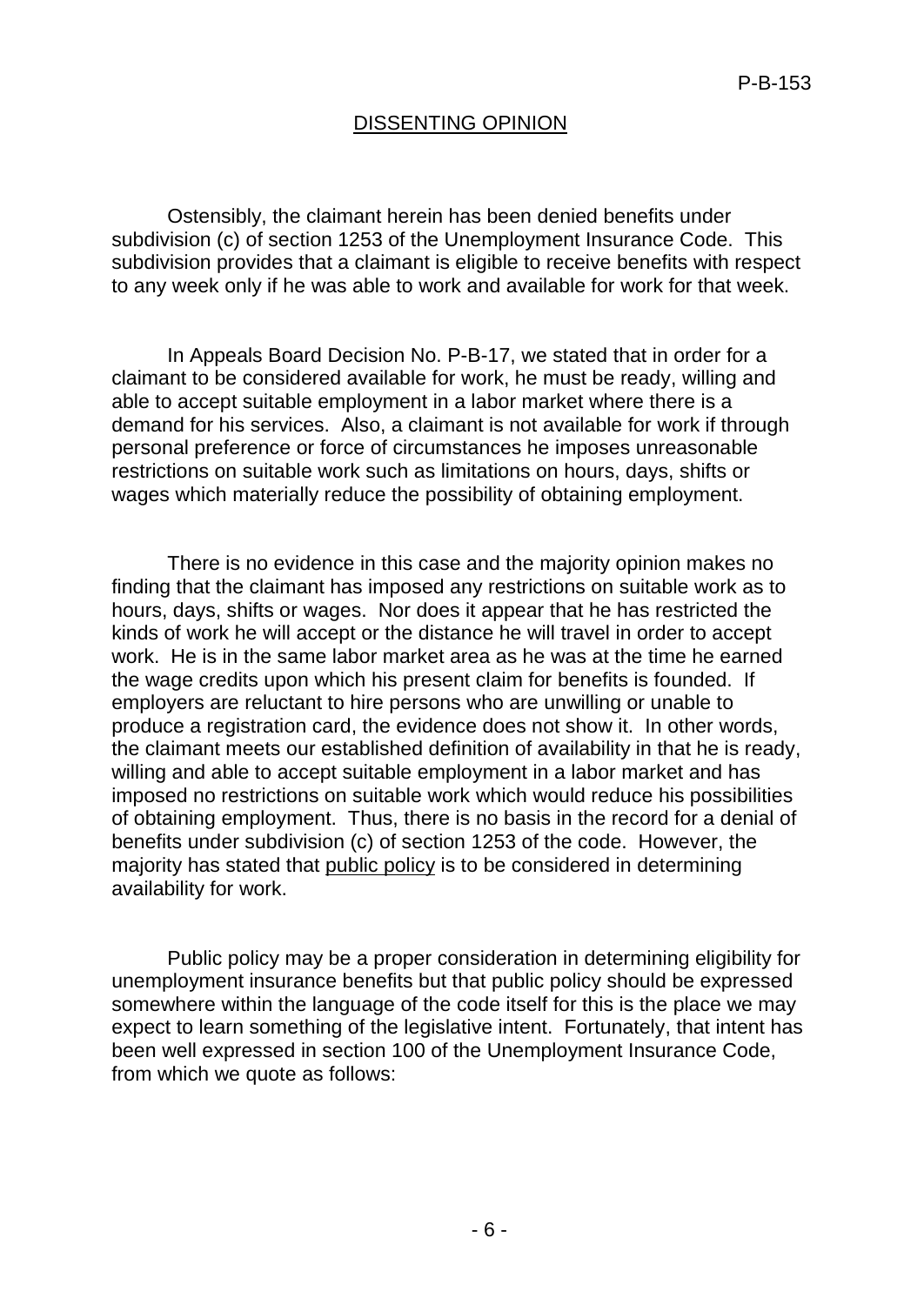"The Legislature therefore declares that in its considered judgment the public good and the general welfare of the citizens of the State require the enactment of this measure under the policy power of the State, for the compulsory setting aside of funds to be used for a system of unemployment insurance providing benefits for persons unemployed through no fault of their own, and to reduce involuntary unemployment and the suffering caused thereby to a minimum." (Emphasis added)

Eligibility for unemployment insurance benefits, as well as disqualification from benefits, are encompassed by sections 1251 through 1265.5 of the code. Benefits are payable to unemployed individuals (section 1251 of the code). There are no provisions in the Unemployment Insurance Code which require citizenship as a prerequisite to eligibility nor is the term alien used in establishing eligibility requirements.

**I**n McCarthy v. City of Oakland (1943), 60 Cal. App. 2d 546, 141 P. 2d 4, it was contended that it would be contrary to public policy to pay a pension to the widow of a deceased police officer because she had been convicted of a felony and imprisoned. In that case, with respect to the question of public policy, the court stated:

"Public policy is sometimes declared by judicial decision, but where a legislative body having jurisdiction over pension rights has enacted specific provisions on the subject, the public policy on that subject is established thereby. Even in such a case as the present, if the controlling rule operates unjustly the remedy lies with such legislative authority. (Jordan v. Retirement Board, 35 Cal. App. 2d 653 [96 P. 2d 973]) Whatever the courts may think about the matter from the standpoint of policy they are powerless to interfere."

We have pointed out that the legislature has enacted specific eligibility requirements in the code. None of these eligibility requirements can serve to deny benefits to this claimant. The public policy as expressed in section 100 of the code is to provide benefits for the persons unemployed through no fault of their own and to reduce involuntary unemployment and the suffering caused thereby to a minimum. This is the only public policy with which we